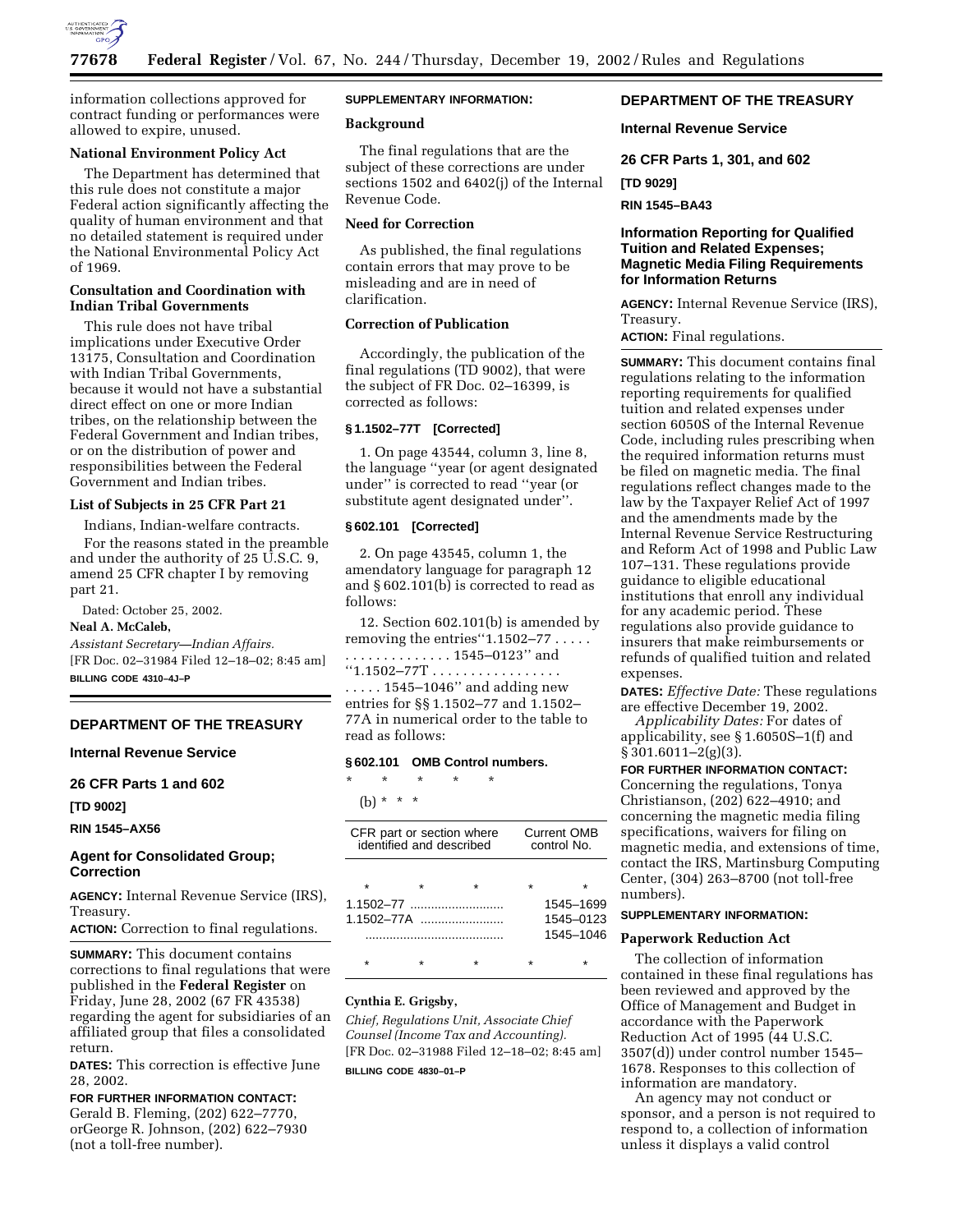number assigned by the Office of Management and Budget.

The estimated reporting burden for the reporting in these regulations is reflected on the burden for Form 1098– T.

*Estimated total annual reporting burden for 2001 for Form 1098–T:* 3,056,411 hours.

*Estimated number of responses for 2001 for Form 1098–T as of November 22, 2002:* 20,376,075.

*Estimated average annual burden hours per response for 2001 for Form 1098–T:* 9 minutes.

Comments concerning the accuracy of this burden and suggestions for reducing this burden should be sent to the Internal Revenue Service, Attn: IRS Reports Clearance Officer, W:CAR:MP:FP:S, Washington, DC 20224, and to the Office of Management and Budget, Attn: Desk Officer for the Department of the Treasury, Office of Information and Regulatory Affairs, Washington, DC 20503.

Books or records relating to a collection of information must be retained as long as their contents may become material in the administration of any internal revenue law. Generally, tax returns and tax return information are confidential, as required by 26 U.S.C. 6103.

#### **Background**

This document contains amendments to the Income Tax Regulations (26 CFR part 1) relating to the information reporting requirements for qualified tuition and related expenses under section 6050S of the Internal Revenue Code (Code) and amendments to the Procedure and Administration Regulations (26 CFR part 301) relating to magnetic media reporting. The Taxpayer Relief Act of 1997 (Public Law 105–34 (111 Stat. 788) (TRA '97)) added section 6050S of the Code. Section 6050S was amended by the Internal Revenue Service Restructuring and Reform Act of 1998 (Public Law 105–206 (112 Stat. 685) (RRA '98)), and Public Law 107– 131 (115 Stat. 2410). In general, section 6050S requires any eligible educational institution (institution) to file information returns and to furnish written information statements to assist taxpayers and the Internal Revenue Service (IRS) in determining the amount of qualified tuition and related expenses (qualified expenses) for which an education tax credit is allowable under section 25A (as well as other tax benefits for higher education expenses). See H.R. Conf. Rept. No. 599, 105th Cong., 2d Sess., pp. 319–320 (1998). As provided by Public Law 107–131,

for calendar years beginning after

December 31, 2002, institutions may elect to report either the aggregate amount of payments received, or the aggregate amount billed, for qualified expenses during the calendar year with respect to individuals enrolled for any academic period. Institutions must report separately adjustments (*i.e.*, refunds of payments or reductions in charges) made during the calendar year to payments received, or amounts billed, for qualified expenses that were reported in a prior calendar year. In addition, institutions must report the aggregate amount of scholarships or grants received for an individual's costs of attendance that the institution administered and processed during the calendar year. Institutions must report separately adjustments (*i.e.*, refunds or reductions) made during the calendar year to scholarships that were reported in a prior calendar year.

In addition, section 6050S requires any person engaged in a trade or business of making payments to any individual under an insurance agreement as reimbursements or refunds of qualified expenses (an insurer) to file information returns and to furnish written information statements.

A notice of proposed rulemaking under section 6050S (REG–105316–98) was published in the **Federal Register** (65 FR 37728) on June 16, 2000 (the 2000 proposed regulations). The 2000 proposed regulations relating to the information reporting requirements for institutions and insurers were withdrawn and a new notice of proposed rulemaking (REG–161424–01) was published in the **Federal Register** (67 FR 20923) on April 29, 2002 (the 2002 proposed regulations). No request for a public hearing was received on the 2002 proposed regulations. The IRS received written and electronic comments responding to the 2002 notice of proposed rulemaking. After consideration of all the comments, the 2002 proposed regulations are adopted as amended by this Treasury decision. The revisions are discussed below.

### **Explanation of Provisions and Summary of Comments**

## *1. Information Reporting Relating to Qualified Tuition and Related Expenses*

A. Required Reporting and Exceptions to Reporting

*(i) Reporting Based on Academic Year vs. Calendar Year* 

One commentator to the 2002 proposed regulations requested that institutions be allowed to report financial data based on an academic year, and not based on a calendar year. Section 6050S requires institutions to report on a calendar year in order to assist taxpayers in calculating the education tax credit that is allowable for qualified expenses paid during a calendar year. Therefore, the final regulations do not adopt this recommendation.

## *(ii) Exception for Noncredit Courses*

The 2002 proposed regulations provide an exception to reporting for any student who is enrolled during the calendar year only in courses for which no academic credit is offered. Several commentators to the 2002 proposed regulations requested that if a student is enrolled both in courses for which academic credit is offered (*e.g.*, courses in a postsecondary degree program) and courses for which no academic credit is offered (*e.g.*, courses in a continuing education program), institutions should be required to report only the courses for which academic credit is offered. The commentators suggested that the exception to reporting should be based on the category of courses, not the category of students. The commentators explained that institutions maintain separate databases for credit courses and noncredit courses and that it would create a substantial hardship if institutions were required to report for both credit courses and noncredit courses. In response to these comments, and because under section 25A and the regulations thereunder a student enrolled in a postsecondary degree program is not eligible to claim a Hope Scholarship Credit (and may not be eligible to claim a Lifetime Learning Credit) for noncredit courses, the final regulations adopt this recommendation. Accordingly, the final regulations provide that institutions are not required to report with respect to courses for which no academic credit is offered by the institution, even if the student is enrolled in a degree program.

## *(iii) No Exception for Small Amounts of Qualified Tuition and Related Expenses*

One commentator to the 2002 proposed regulations requested that the regulations provide an exception to reporting for qualified expenses of \$100 or less. The limited exceptions to required reporting are based on the fact that certain categories of students may not be eligible to claim the education tax credit and that certain payments may not be taken into account in calculating the amounts paid for qualified expenses for which an education tax credit is allowable. An exception to reporting for small amounts of qualified expenses has no relationship to whether an education tax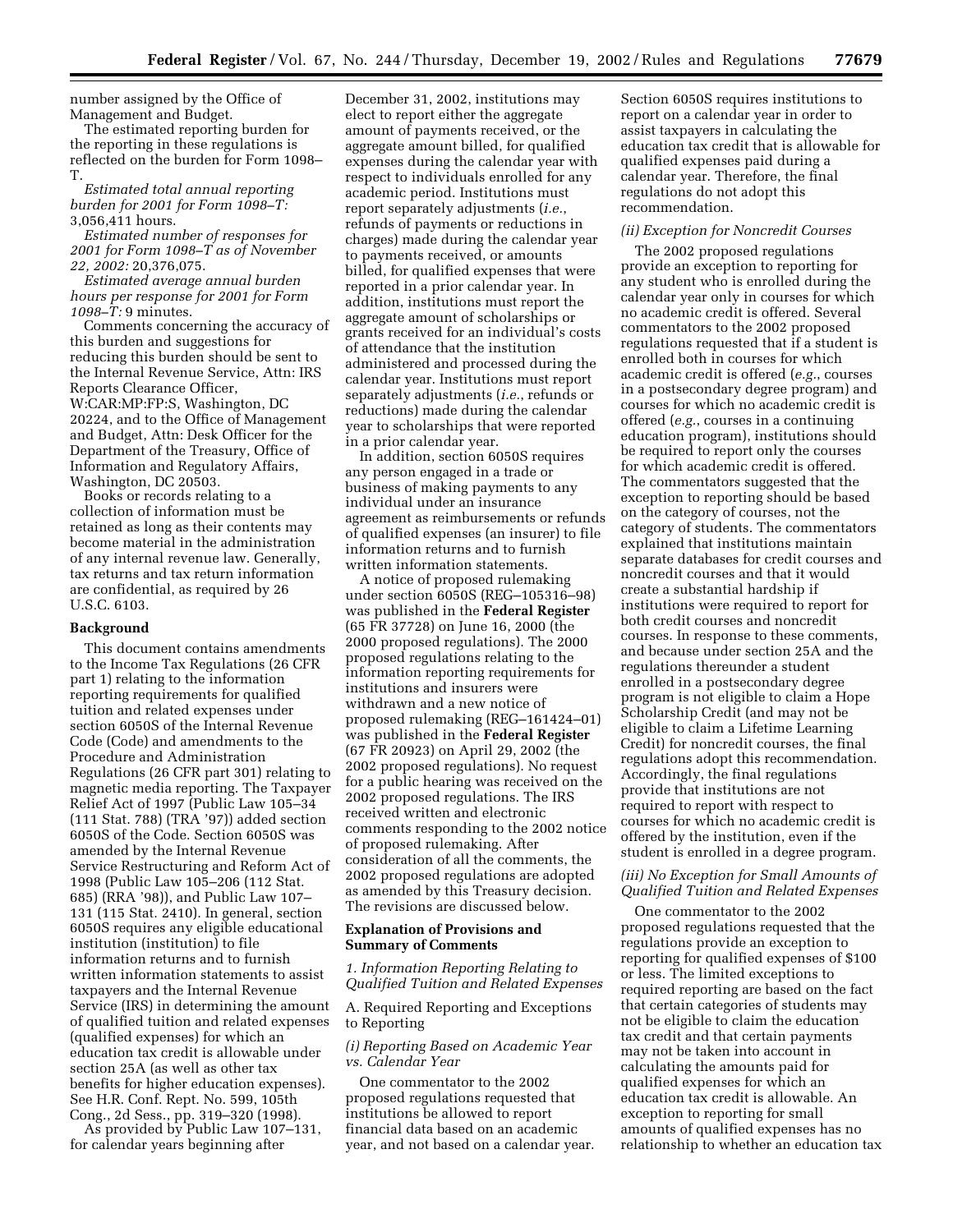credit is allowable for amounts paid for qualified expenses. Therefore, the final regulations do not adopt this recommendation.

## *(iv) Exception for Students Whose Qualified Expenses Are Covered by Formal Billing Arrangement*

The 2002 proposed regulations provide an exception to reporting for any student whose qualified expenses are paid by the student's employer through a formal billing arrangement under which the employer's employees attend the institution, the institution bills only the employer, and the institution does not maintain a separate account for any employee/student. Several commentators to the 2002 proposed regulations requested that this exception be expanded to include formal billing arrangements between institutions and other third party payors, such as the Veterans' Administration, U.S. Armed Forces, and other governmental and private organizations.

Under section 25A and the regulations thereunder, a taxpayer cannot claim the education tax credit for educational expenses paid with amounts that are excludable from gross income. Educational expenses paid through a formal billing arrangement between an institution and a governmental entity, such as the Veterans' Administration, often are excludable from the gross income of the individual student. Therefore, the final regulations expand the exception to cover formal billing arrangements between an institution and a governmental entity under which the institution bills only the governmental entity and does not maintain a separate account with respect to any individual student. In addition, the final regulations authorize the Commissioner to designate additional types of formal billing arrangements for which no reporting will be required. It is anticipated that any additional formal billing arrangements designated by the Commissioner will be limited to situations in which the individual students generally would not be eligible to claim an education tax credit with respect to the payments made by the institutional third party payor.

## *(v) Family Educational Rights and Privacy Act and Optional Reporting*

The U.S. Department of Education has previously determined that reporting under section 6050S does not violate the Family Educational Rights and Privacy Act (FERPA) (20 U.S.C. 1232g). Several commentators to the 2002 proposed regulations requested clarification as to

whether an institution that chooses to report on all students under section 6050S, even if the regulations provide an exception to required reporting, would violate FERPA. After the 2002 proposed regulations were issued, the Treasury Department asked the Department of Education to consider whether its earlier determination would extend to an institution that chooses to report on students otherwise covered by an exception to required reporting. The Department of Education has recently determined that an institution will not violate FERPA if it chooses to report information on all students in accordance with section 6050S, even if the regulations provide an exception to required reporting.

### B. Required Information for Institutions

*(i) Reporting Amounts Billed in One Year That Relate to an Academic Period That Begins During the First Three Months of the Next Year* 

Several commentators to the 2002 proposed regulations requested that the final regulations eliminate the requirement that institutions indicate that amounts reported as billed in one calendar year relate to qualified expenses for an academic period that begins during the first three months of the next calendar year. The commentators explained that most institutions bill late in one calendar year for the qualified expenses that relate to an academic period that begins in the first three months of the next calendar year. The commentators questioned the usefulness of this information.

Under section 25A and the regulations thereunder, the education tax credit is allowable only for amounts actually paid during the calendar year for an academic period that begins during the same calendar year or during the first three months of the next calendar year. Therefore, there may be situations where an institution reports amounts billed for qualified expenses in one calendar year that relate to an academic period that begins during the first three months of the next calendar year, and the taxpayer pays the qualified expenses in the next calendar year. In this situation, the taxpayer and the IRS should be advised that the amounts reported as billed during a calendar year may not be amounts for which the taxpayer may claim the education tax credit for that year. Therefore, the final regulations do not adopt this recommendation.

## *(ii) Reporting Requirements for Increases to Charges for Qualified Expenses and Grants Reported for a Prior Calendar Year*

One commentator requested clarification as to whether the 2002 proposed regulations purposely did not require separate reporting for increases to charges for qualified expenses and grants reported by the institution for a prior calendar year. The amendments to section 6050S by Public Law 107–131 require institutions to report the aggregate amount of charges for qualified expenses and the aggregate amount of grants administered and processed during the calendar year. These aggregate amounts would include any increases in charges for qualified expenses that relate to a prior year and any increases in grants that relate to a prior year. Therefore, no separate reporting is required for increases to charges for qualified expenses and grants that relate to a prior year.

#### *(iii) Information Contact*

The 2002 proposed regulations require institutions and insurers to include on the information statement furnished to the student the name, address, and phone number of the office or department within the institution or insurer that is the information contact. Several commentators requested that the regulations be revised to allow third party service providers that file information returns on behalf of the institutions or the insurers, as well as a third party call centers, to be designated as the information contact. Consistent with section 6050S(d)(1), the final regulations require institutions and insurers to include the name, address, and phone number of the information contact of the person required to file the information return. This provision does not preclude any institution or insurer that is required to file an information return from including, in addition to its own name, address, and phone number, the name, address, and phone number of a third party service provider.

#### C. Information Reporting Penalties

### *(i) Filing Information Returns With Missing TINs*

Several commentators to the 2002 proposed regulations requested that institutions not be required to file information returns and to furnish information statements for students who refuse to provide their TINs. Information returns and information statements with missing TINs are useful to both the IRS and the taxpayer in verifying the amount of any allowable education tax credit (as well as other tax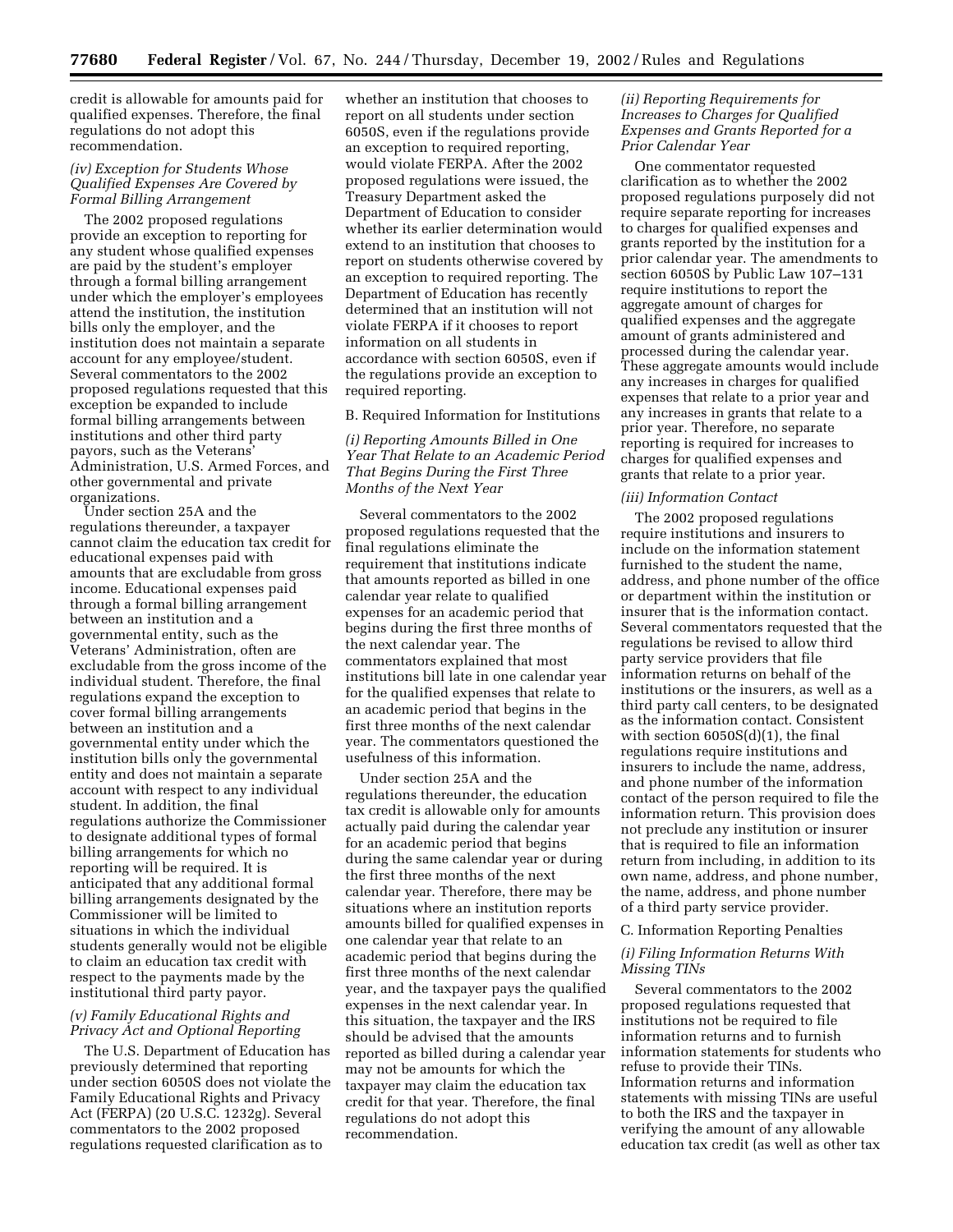benefits for higher education expenses). Therefore, the final regulations do not adopt this recommendation.

## *2. Requirement To File Information Returns on Magnetic Media*

The final regulations amend the regulations under section 6011(e) to require institutions and insurers who are required to file 250 or more Forms 1098–T, ''Tuition Statement,'' to file on magnetic media.

## **Special Analyses**

It has been determined that this Treasury decision is not a significant regulatory action as defined in Executive Order 12866. Therefore, a regulatory assessment is not required. It has also been determined that section 553(b) of the Administrative Procedure Act (5 U.S.C. chapter 5) does not apply to these regulations. A final regulatory flexibility analysis has been prepared for the collection of information in this Treasury decision. This analysis is set forth in this preamble under the heading ''Final Regulatory Flexibility Analysis.'' Pursuant to section 7805(f) of the Code, the proposed regulations preceding these regulations were submitted to the Chief Counsel for Advocacy of the Small Business Administration for comment on its impact on small business.

#### **Final Regulatory Flexibility Analysis**

The collection of information contained in § 1.6050S–1 is needed to assist the IRS and taxpayers in determining the amount of any education tax credit allowable under section 25A (as well as other tax benefits for higher education expenses). The objectives of these final regulations are to provide uniform, practicable, and administrable rules under section 6050S. The types of small entities to which the regulations may apply are small eligible educational institutions (such as colleges and universities) and certain insurers who reimburse educational expenses.

There are no known Federal rules that duplicate, overlap, or conflict with these regulations. The regulations are considered to have the least economic impact on small entities of all alternatives considered.

Moreover, the regulations requiring filing Forms 1098–T on magnetic media impose no additional reporting or record keeping and only prescribe the method of filing information returns that are already required to be filed. Further, these regulations are consistent with the statutory requirement that an institution or insurer is not required to file Forms 1098–T on magnetic media unless required to file at least 250 or

more returns during the year. Finally, the economic impact caused by requiring Forms 1098–T on magnetic media should be minimal because most institutions' or insurers' operations are computerized. Even if their operations are not computerized, the incremental cost of magnetic media reporting should be minimal in most cases because of the availability of computer service bureaus. In addition, the existing regulations under section 6011(e) provide that the IRS may waive the magnetic media filing requirements on a showing of hardship. The waiver authority will be exercised so as not to unduly burden institutions and insurers lacking both the necessary data processing facilities and access at a reasonable cost to computer service bureaus.

## **Drafting Information**

The principal author of the regulations is Tonya Christianson, Office of Associate Chief Counsel (Procedure and Administration), Administrative Provisions and Judicial Practice Division. However, other personnel from the IRS and the Treasury Department participated in the development of the regulations.

## **List of Subjects**

#### *26 CFR Part 1*

Income tax, Reporting and record keeping requirements.

#### *26 CFR Part 301*

Employment tax, Estate tax, Excise tax, Gift tax, Income tax, Penalties, Reporting and record keeping requirements.

#### *26 CFR Part 602*

Reporting and recordkeeping.

## **Adoption of Amendments to the Regulations**

Accordingly, 26 CFR parts 1, 301, and 602 are amended as follows:

#### **PART 1—INCOME TAX**

1. The authority citation for part 1 is amended by adding an entry in numerical order to read in part as follows:

**Authority:** 26 U.S.C. 7805 \* \* \* Section 1.6050S–1 also issued under section 26 U.S.C. 6050S(g).\* \* \*

2. Section 1.6050S–0 is amended by revising the introductory language and adding new entries for § 1.6050S–1 to read as follows:

## **§ 1.6050S–0 Table of contents**

This section lists captions contained in §§ 1.6050S–1, 1.6050S–2T, 1.6050S– 3, and 1.6050S–4T.

#### **§ 1.6050S–1 Information reporting for qualified tuition and related expenses.**

- (a) Information reporting requirement.
- (1) In general.
- (2) Exceptions.
- (i) No reporting by institutions or insurers for nonresident alien individuals.
- (ii) No reporting by institutions for noncredit courses.
- (A) In general.
- (B) Academic credit defined.
- (C) Example.
- (iii) No reporting by institutions for individuals whose qualified tuition and related expenses are waived or are paid with scholarships.
- (iv) No reporting by institutions for individuals whose qualified tuition and related expenses are covered by a formal billing arrangement.
- (A) In general.
- (B) Formal billing arrangement defined.
- (b) Requirement to file return.
- (1) In general.
- (2) Information reporting requirements for institutions that elect to report payments received for qualified tuition and related expenses.
- (i) In general.
- (ii) Information included on return.
- (iii) Reportable amount of payments received for qualified tuition and related expenses during calendar year determined.
- (iv) Separate reporting of reimbursements or refunds of payments of qualified tuition and related expenses that were reported for a prior calendar year.
- (v) Payments received for qualified tuition and related expenses determined.
- (vi) Reimbursements or refunds of payments for qualified tuition and related expenses determined.
- (vii) Examples.
- (3) Information reporting requirements for institutions that elect to report amounts billed for qualified tuition and related expenses.
- (i) In general.
- (ii) Information included on return.
- (iii) Reportable amounts billed for qualified tuition and related expenses during calendar year determined.
- (iv) Separate reporting of reductions made to amounts billed for qualified tuition and related expenses that were reported for a prior calendar year.
- (v) Examples.
- (4) Requirements for insurers.
- (i) In general.
- (ii) Information included on return.
- (5) Time and place for filing return.
- (i) In general.
- (ii) Return for nonresident alien individual.
- (iii) Extensions of time.
- (6) Use of magnetic media.
- (c) Requirement to furnish statement.
- (1) In general.
- (2) Time and manner for furnishing statement.
- (i) In general.
- (ii) Statement to nonresident alien individual.
- (iii) Extensions of time.
- (3) Copy of Form 1098–T.
- (d) Special rules.
- (1) Enrollment determined.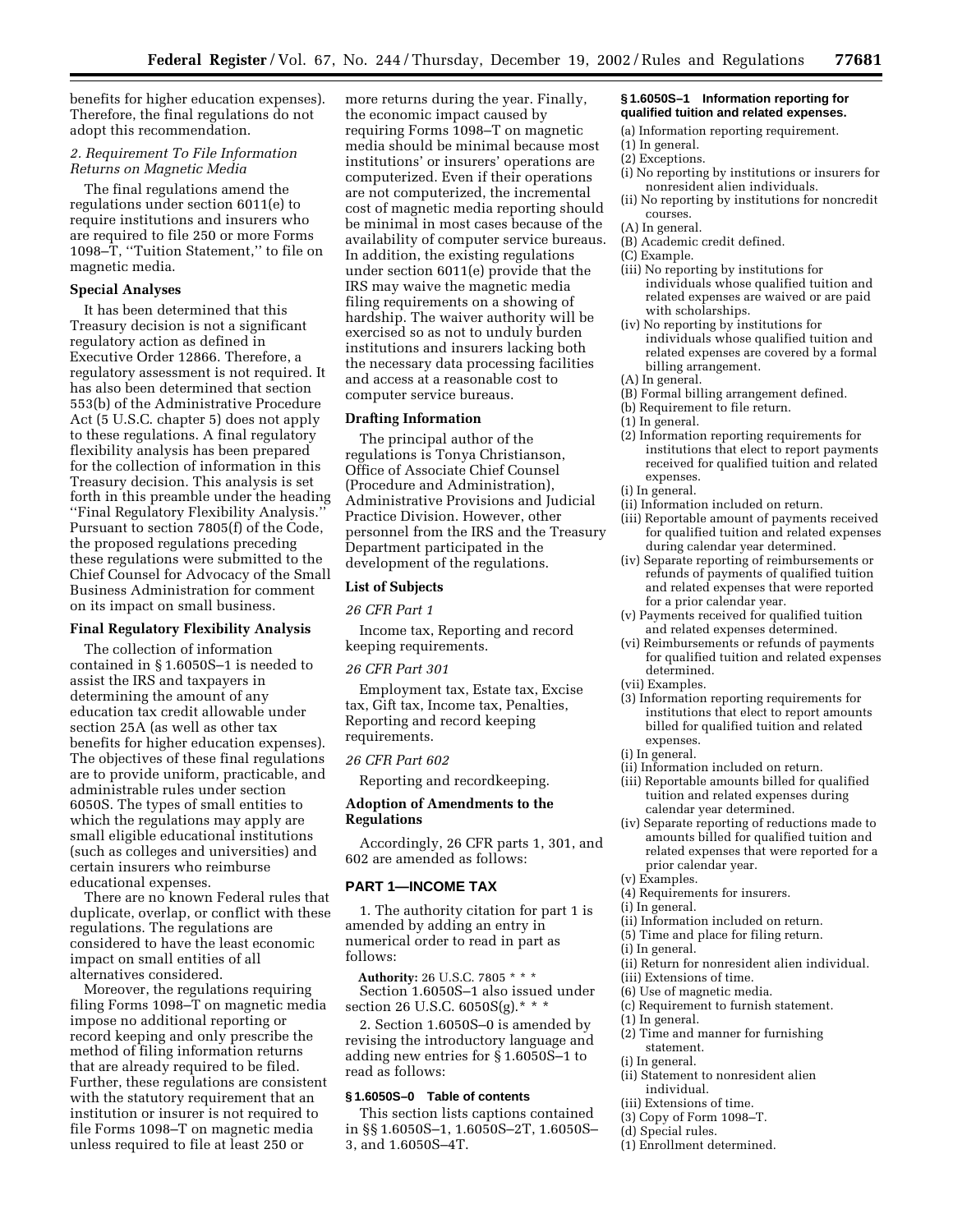- (2) Payments of qualified tuition and related expenses received or collected by one or more persons.
- (i) In general.
- (ii) Exception.
- (3) Governmental units.
- (e) Penalty provisions.
- (1) Failure to file correct returns.
- (2) Failure to furnish correct information statements.
- (3) Waiver of penalties for failures to include a correct TIN.
- (i) In general.
- (ii) Acting in a responsible manner.
- (iii) Manner of soliciting TIN.

(4) Failure to furnish TIN.

(f) Effective date.

\* \* \* \* \*

3. Section 1.6050S–1 is added to read as follows:

### **§ 1.6050S–1 Information reporting for qualified tuition and related expenses.**

(a) *Information reporting requirement*—(1) *In general.* Except as provided in paragraph (a)(2) of this section, any eligible educational institution (as defined in section 25A(f)(2) and the regulations thereunder) (an institution) that enrolls (as determined under paragraph (d)(1) of this section) any individual for any academic period (as defined in the regulations under section 25A), and any person that is engaged in a trade or business of making payments under an insurance arrangement as reimbursements or refunds (or other similar amounts) of qualified tuition and related expenses (as defined in section  $25A(f)(1)$  and the regulations thereunder) (an insurer) must—

(i) File an information return, as described in paragraph (b) of this section, with the Internal Revenue Service (IRS) with respect to each individual described in paragraph (b) of this section; and

(ii) Furnish a statement, as described in paragraph (c) of this section, to each individual described in paragraph (c) of this section.

(2) *Exceptions*—(i) *No reporting by institution or insurer for nonresident alien individuals.* The information reporting requirements of this section do not apply with respect to any individual who is a nonresident alien (as defined in section 7701(b) and § 301.7701(b)–3 of this chapter) during the calendar year, unless the individual requests the institution or insurer to report. If a nonresident alien individual requests an institution or insurer to report, the institution or insurer must comply with the requirements of this section for the calendar year with respect to which the request is made.

(ii) *No reporting by institutions for noncredit courses*—(A) *In general.* The information reporting requirements of this section do not apply with respect to any course for which no academic credit is offered by the institution.

(B) *Academic credit defined. Academic credit* means credit offered by an institution for the completion of course work leading toward a postsecondary degree, certificate, or other recognized post-secondary educational credential.

(C) *Example.* The following example illustrates the rules of this paragraph  $(a)(2)(ii)$ :

*Example.* Student A, a medical doctor, takes a course at University X's medical school. Student A takes the course to fulfill State Y's licensing requirement that medical doctors attend continuing medical education courses each year. Student A is not enrolled in a degree program at University X and takes the medical course through University X's continuing professional education division. University X does not offer credit toward a post-secondary degree on an academic transcript for the completion of the course but gives Student A a certificate of attendance upon completion. Under this paragraph (a) $(2)$ (ii), University X is not subject to the information reporting requirements of section 6050S and this section for the medical education course taken by Student A.

(iii) *No reporting by institutions for individuals whose qualified tuition and related expenses are waived or are paid with scholarships.* The information reporting requirements of this section do not apply with respect to any individual whose qualified tuition and related expenses are waived in their entirety or are paid entirely with scholarships.

(iv) *No reporting by institutions for individuals whose qualified tuition and related expenses are covered by a formal billing arrangement*— (A) *In general.* The information reporting requirements of this section do not apply with respect to any individual whose qualified tuition and related expenses are covered by a formal billing arrangement as defined in paragraph  $(a)(2)(iv)(B)$  of this section.

(B) *Formal billing arrangement defined.* A *formal billing arrangement* means—

(*1*) An arrangement in which the institution bills only an employer for education furnished by the institution to an individual who is the employer's employee and does not maintain a separate financial account for that individual;

(*2*) An arrangement in which the institution bills only a governmental entity for education furnished by the institution to an individual and does not maintain a separate financial account for that individual; or

(*3*) Any other similar arrangement in which the institution bills only an institutional third party for education furnished to an individual and does not maintain a separate financial account for that individual, but only if designated as a formal billing arrangement by the Commissioner in published guidance of general applicability or in guidance directed to participants in specific arrangements.

(b) *Requirement to file return*—(1) *In general.* Institutions may elect to report either the information described in paragraph (b)(2) of this section, or the information described in paragraph (b)(3) of this section. Once an institution elects to report under either paragraph (b)(2) or (3) of this section, the institution must use the same reporting method for all calendar years in which it is required to file returns, unless permission is granted to change reporting methods. Paragraph (b)(2) of this section requires institutions to report, among other information, the amount of payments received during the calendar year for qualified tuition and related expenses. Institutions must report separately adjustments made during the calendar year that relate to payments received for qualified tuition and related expenses that were reported for a prior calendar year. For purposes of paragraph (b)(2) of this section, an adjustment made to payments received means a reimbursement or refund. Paragraph (b)(3) requires institutions to report, among other information, the amounts billed during the calendar year for qualified tuition and related expenses. Institutions must report separately adjustments made during the calendar year that relate to amounts billed for qualified tuition and related expenses that were reported for a prior calendar year. For purposes of paragraph (b)(3) of this section, an adjustment made to amounts billed means a reduction in charges. Insurers must report the information described in paragraph (b)(4) of this section.

(2) *Information reporting requirements for institutions that elect to report payments received for qualified tuition and related expenses*— (i) *In general.* Except as provided in paragraph (a)(2) of this section, an institution reporting payments received for qualified tuition and related expenses must file an information return with the IRS on Form 1098–T, ''Tuition Statement,'' with respect to each individual enrolled (as determined in paragraph (d)(1) of this section) for an academic period beginning during the calendar year or during a prior calendar year and for whom a transaction described in paragraphs (b)(2)(ii)(C), (E),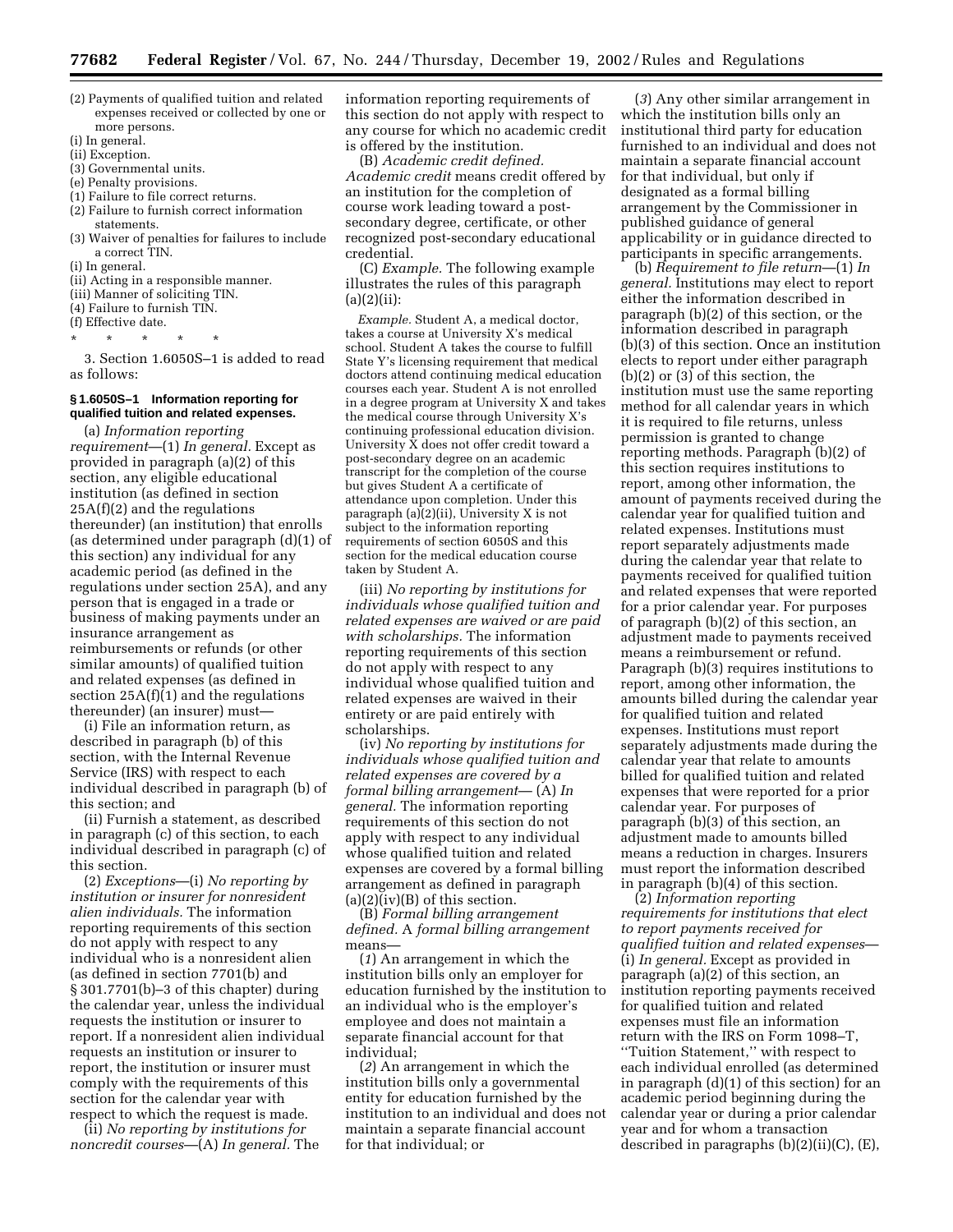(F) or (G) of this section is made during the calendar year. An institution may use a substitute Form 1098–T if the substitute form complies with applicable revenue procedures relating to substitute forms (*see* § 601.601(d)(2) of this chapter).

(ii) *Information included on return.* An institution reporting payments received for qualified tuition and related expenses must include on Form 1098–  $\mathrm{T}$ 

(A) The name, address, and taxpayer identification number (TIN)(as defined in section 7701(a)(41)) of the institution;

(B) The name, address, and TIN of the individual who is, or has been, enrolled by the institution;

(C) The amount of payments of qualified tuition and related expenses that the institution received from any source with respect to the individual during the calendar year;

(D) An indication by the institution whether any payments received for qualified tuition and related expenses reported for the calendar year relate to an academic period that begins during the first three months of the next calendar year;

(E) The amount of any scholarships or grants for the payment of the individual's costs of attendance that the institution administered and processed during the calendar year;

(F) The amount of any

reimbursements or refunds of qualified tuition and related expenses made during the calendar year with respect to the individual that relate to payments of qualified tuition and related expenses that were reported by the institution for a prior calendar year;

(G) The amount of any reductions to the amount of scholarships or grants for the payment of the individual's costs of attendance that were reported by the institution with respect to the individual for a prior calendar year;

(H) A statement or other indication showing whether the individual was enrolled for at least half of the normal full-time work load for the course of study the individual is pursuing for at least one academic period that begins during the calendar year (see section 25A and the regulations thereunder);

(I) A statement or other indication showing whether the individual was enrolled in a program leading to a graduate-level degree, graduate-level certificate, or other recognized graduatelevel educational credential; and

(J) Any other information required by Form 1098–T and its instructions.

(iii) *Reportable amount of payments received for qualified tuition and related expenses during calendar year determined.* The amount of payments

received for qualified tuition and related expenses with respect to an individual during the calendar year that is reportable on Form 1098–T is determined by netting the amount of payments received (as defined in paragraph  $(b)(2)(v)$  of this section) for qualified tuition and related expenses during the calendar year against any reimbursements or refunds (as defined in paragraph (b)(2)(vi) of this section) made during the calendar year that relate to payments received for qualified tuition and related expenses during the same calendar year.

(iv) *Separate reporting of reimbursements or refunds of payments of qualified tuition and related expenses that were reported for a prior calendar year.* An institution must separately report on Form 1098–T any reimbursements or refunds (as defined in paragraph (b)(2)(vi) of this section) made during the current calendar year that relate to payments of qualified tuition and related expenses that were reported by the institution for a prior calendar year. Such reimbursements or refunds shall not be netted against the payments received for qualified tuition and related expenses during the current calendar year.

(v) *Payments received for qualified tuition and related expenses determined.* For purposes of determining the amount of payments received for qualified tuition and related expenses during a calendar year, payments received with respect to an individual during the calendar year from any source (except for any scholarship or grant that, by its terms, must be applied to expenses other than qualified tuition and related expenses, such as room and board) are treated as payments of qualified tuition and related expenses up to the total amount billed by the institution for such expenses. For purposes of this section, a payment includes any positive account balance (such as any reimbursement or refund credited to an individual's account) that an institution applies toward current charges.

(vi) *Reimbursements or refunds of payments for qualified tuition and related expenses determined.* For purposes of determining the amount of reimbursements or refunds made of payments received for qualified tuition and related expenses, any reimbursement or refund made with respect to an individual during a calendar year (except for any refund of a scholarship or grant that, by its terms, was required to be applied to expenses other than qualified tuition and related expenses, such as room and board) is treated as a reimbursement or refund of payments for qualified tuition and related expenses up to the amount of any reduction in charges for such expenses. For purposes of this section, a reimbursement or refund includes amounts that an institution credits to an individual's account, as well as amounts disbursed to, or on behalf of, the individual.

(vii) *Examples.* The following examples illustrate the rules in this paragraph (b)(2):

*Example 1.* (i) In early August 2003, University X bills enrolled Student A \$10,000 for qualified tuition and related expenses and \$6,000 for room and board for the 2003 Fall semester. In late August 2003, Student A pays \$11,000 to University X. In early September 2003, Student A drops to half-time enrollment for the 2003 Fall semester. In late September 2003, University X credits \$5,000 to Student A's account, reflecting a \$5,000 reduction in charges for qualified tuition and related expenses. In late September 2003, University X applies the \$5,000 positive account balance toward current charges.

(ii) Under paragraph (b)(2)(v) of this section, the \$11,000 payment is treated as a payment of qualified tuition and related expenses up to the \$10,000 billed for qualified tuition and related expenses. Under paragraph (b)(2)(vi) of this section, the \$5,000 credited to the student's account is treated as a reimbursement or refund of payments for qualified tuition and related expenses, because the current year charges for qualified tuition and related expenses were reduced by \$5,000. Under paragraph (b)(2)(iii) of this section, University X is required to net the \$10,000 payment received for qualified tuition and related expenses during 2003 against the \$5,000 reimbursement or refund of payments received for qualified tuition and related expenses during 2003. Therefore, Institution X is required to report \$5,000 of payments received for qualified tuition and related expenses during 2003.

*Example 2.* (i) The facts are the same as in Example 1, except that Student A pays the full \$16,000 in late August 2003. In late September 2003, University X reduces the tuition charges by \$5,000 and issues a \$5,000 refund to Student A.

(ii) Under paragraph  $(b)(2)(v)$  of this section, the \$16,000 payment is treated as a payment of qualified tuition and related expenses up to the \$10,000 billed for qualified tuition and related expenses. Under paragraph (b)(2)(vi) of this section, the \$5,000 refund is treated as reimbursement or refund of payments for qualified tuition and related expenses, because the current year charges for qualified tuition and related expenses were reduced by \$5,000. Under paragraph (b)(2)(iii) of this section, University X is required to net the \$10,000 payment received for qualified tuition and related expenses during 2003 against the \$5,000 reimbursement or refund of payments received for qualified tuition and related expenses during 2003. Therefore, Institution X is required to report \$5,000 of payments received for qualified tuition and related expenses during 2003.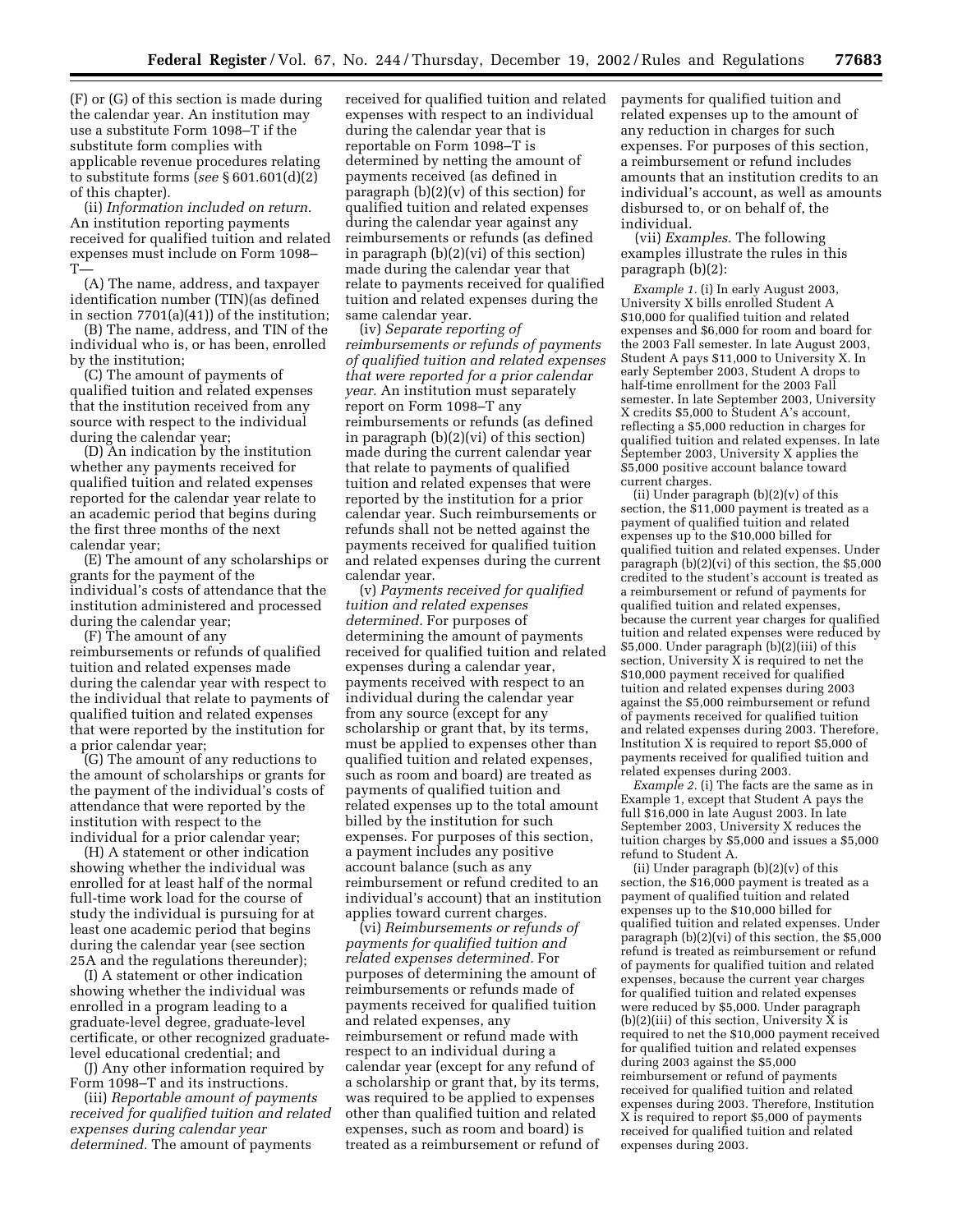*Example 3.* (i) The facts are the same as in *Example 1,* except that Student A is enrolled full-time, and, in early September 2003, Student A decides to live at home with her parents. In late September 2003, University X adjusts Student A's account to eliminate room and board charges and issues a \$1,000 refund to Student A.

(ii) Under paragraph  $(b)(2)(v)$  of this section, the \$11,000 payment is treated as a payment of qualified tuition and related expenses up to the \$10,000 billed for qualified tuition and related expenses. Under paragraph (b)(2)(vi) of this section, the \$1,000 refund is not treated as reimbursement or refund of payments for qualified tuition and related expenses, because there is no reduction in charges for qualified tuition and related expenses. Therefore, under paragraph (b)(2)(iii) of this section, University X is required to report \$10,000 of payments received for qualified tuition and related expenses during 2003.

*Example 4.* (i) In early December 2003, College Y bills enrolled Student B \$10,000 for qualified tuition and related expenses and \$6,000 for room and board for the 2004 Spring semester. In late December 2003, Student B pays \$16,000. In mid-January 2004, after the 2004 Spring semester classes begin, Student B drops to half-time enrollment. In mid-January 2004, College Y credits Student B's account with \$5,000, reflecting a \$5,000 reduction in charges for qualified tuition and related expenses, but does not issue a refund to Student B. In early August 2004, College Y bills Student B \$10,000 for qualified tuition and related expenses \$6,000 for room and board for the 2004 Fall semester. In early September 2004, College Y applies the \$5,000 positive account balance toward Student B's \$16,000 bill for the 2004 Fall semester. In late September 2004, Student B pays \$6,000 towards the charges.

(ii) In the reporting for calendar year 2003, under paragraph  $(b)(2)(v)$  of this section, the \$16,000 payment in December 2003 is treated as a payment of qualified tuition and related expenses up to the \$10,000 billed for qualified tuition and related expenses. Under paragraph (b)(2)(iii) of this section, College Y is required to report \$10,000 of payments received for qualified tuition and related expenses during 2003. In addition, College Y is required to indicate that the payments reported for 2003 relate to an academic period that begins during the first three months of the next calendar year.

(iii) In the reporting for calendar year 2004, under paragraph (b)(2)(vi) of this section, the \$5,000 credited to Student B's account is treated as a reimbursement or refund of qualified tuition and related expenses, because the charges for qualified tuition and related expenses were reduced by \$5,000. Under paragraph (b)(2)(iv) of this section, the \$5,000 reimbursement or refund of qualified tuition and related expenses must be separately reported on Form 1098–T because it relates to payments of qualified tuition and related expenses reported by College Y for 2003. Under paragraph  $(b)(2)(v)$  of this section, the \$5,000 positive account balance that is applied toward charges for the 2004 Fall semester is treated as a payment.

Therefore, College Y received total payments of \$11,000 during 2004 (the \$5,000 credit plus the \$6,000 payment). Under paragraph  $(b)(2)(v)$  of this section, the \$11,000 of total payments are treated as a payment of qualified tuition and related expenses up to the \$10,000 billed for such expenses. Therefore, for 2004, College  $\overline{Y}$  is required to report \$10,000 of payments received for qualified tuition and related expenses during 2004 and a \$5,000 refund of payments of qualified tuition and related expenses reported for 2003.

(3) *Information reporting requirements for institutions that elect to report amounts billed for qualified tuition and related expenses*—(i) *In general.* Except as provided in paragraph  $(a)(2)$  of this section, an institution reporting amounts billed for qualified tuition and related expenses must file an information return on Form 1098–T with respect to each individual enrolled (as determined in paragraph (d)(1) of this section) for an academic period beginning during the calendar year or during a prior calendar year and for whom a transaction described in paragraphs  $(b)(3)(ii)(C)$ ,  $(E)$ ,  $(F)$  or  $(G)$  of this section is made during the calendar year. An institution may use a substitute Form 1098–T if the substitute form complies with applicable revenue procedures relating to substitute forms (*see* § 601.601(d)(2) of this chapter).

(ii) *Information included on return.* An institution reporting amounts billed for qualified tuition and related expenses must include on Form 1098–  $T-$ 

(A) The name, address, and taxpayer identification number (TIN)(as defined in section 7701(a)(41)) of the institution;

(B) The name, address, and TIN of the individual who is, or has been, enrolled by the institution;

(C) The amount billed for qualified tuition and related expenses with respect to the individual during the calendar year;

(D) An indication by the institution whether any amounts billed for qualified tuition and related expenses reported for the calendar year relate to an academic period that begins during the first three months of the next calendar year;

(E) The amount of any scholarships or grants for the payment of the individual's costs of attendance that the institution administered and processed during the calendar year;

(F) The amount of any reductions in charges made during the calendar year with respect to the individual that relate to amounts billed for qualified tuition and related expenses that were reported by the institution for a prior calendar year;

(G) The amount of any reductions to the amount of scholarships or grants for the payment of the individual's costs of attendance that were reported by the institution with respect to the individual for a prior calendar year;

(H) A statement or other indication showing whether the individual was enrolled for at least half of the normal full-time work load for the course of study the individual is pursuing for at least one academic period that begins during the calendar year (see section 25A and the regulations thereunder);

(I) A statement or other indication showing whether the individual was enrolled in a program leading to a graduate-level degree, graduate-level certificate, or other recognized graduatelevel educational credential; and

(J) Any other information required by Form 1098–T and its instructions.

(iii) *Reportable amounts billed for qualified tuition and related expenses during calendar year determined.* The amount billed for qualified tuition and related expenses with respect to an individual during the calendar year that is reportable on Form 1098–T is determined by netting the amounts billed for qualified tuition and related expenses during the calendar year against any reductions in charges for qualified tuition and related expenses made during the calendar year that relate to amounts billed for qualified tuition and related expenses during the same calendar year.

(iv) *Separate reporting of reductions made to amounts billed for qualified tuition and related expenses that were reported for a prior calendar year*. An institution must separately report on Form 1098–T any reductions in charges made during the current calendar year that relate to amounts billed for qualified tuition and related expenses that were reported by the institution for a prior calendar year. Such reductions shall not be netted against amounts billed for qualified tuition and related expenses during the current calendar year.

(v) *Examples*. The following examples illustrate the rules in this paragraph (b)(3):

*Example 1.* (i) In early August 2003, University X bills enrolled Student A \$10,000 for qualified tuition and related expenses and \$6,000 for room and board for the 2003 Fall semester. In late August 2003, Student A pays \$11,000 to University X. In early September 2003, Student A drops to half-time enrollment for the 2003 Fall semester. In late September 2003, University X adjusts Student A's account and reduces the charges for qualified tuition and related expenses by \$5,000 to reflect half-time enrollment. In late September 2003,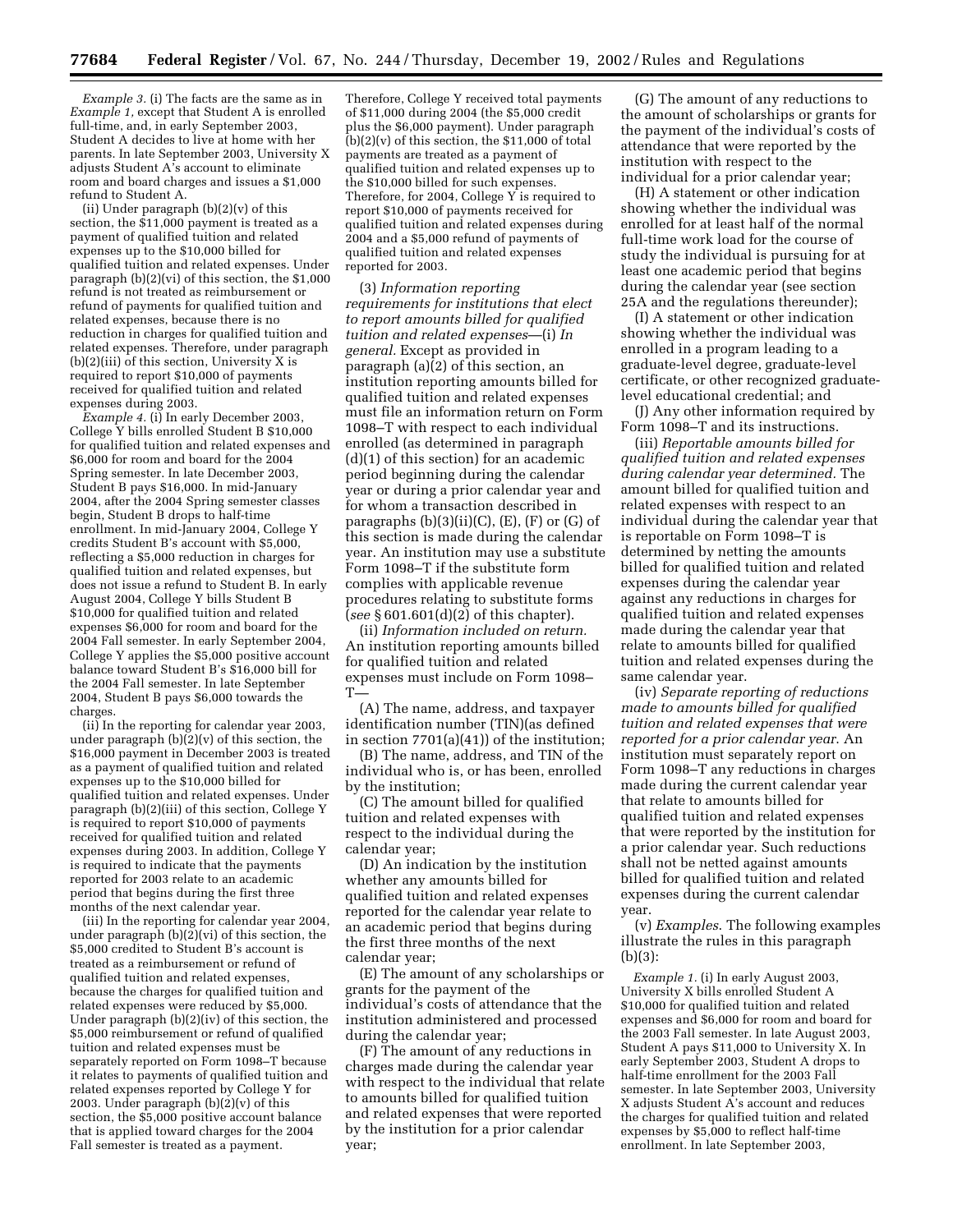University X applies the \$5,000 account balance toward current charges.

(ii) Under paragraph  $(b)(3)$ (iii) of this section, University  $\bar{X}$  is required to net the \$10,000 amount of qualified tuition and related expenses billed during 2003 against the \$5,000 reduction in charges for qualified tuition and related expenses during 2003. Therefore, Institution X is required to report \$5,000 in amounts billed for qualified tuition and related expenses during 2003.

*Example 2.* (i) The facts are the same as in Example 1, except that, in addition, in early December 2003, College X bills Student A \$10,000 for qualified tuition and related expenses and \$6,000 for room and board for the 2004 Spring semester. In early January 2004, Student A pays \$16,000. In mid-January 2004, after the 2004 Spring semester classes begin, Student A drops to half-time enrollment. In mid-January 2004, College X credits \$5,000 to Student A's account, reflecting a \$5,000 reduction in charges for qualified tuition and related expenses, but does not issue a refund check to Student A. In early August 2004, College X bills Student A \$10,000 for qualified tuition and related expenses and \$6,000 for room and board for the 2004 Fall semester. In early September 2004, College X applies the \$5,000 positive account balance toward Student A's \$16,000 bill for the 2004 Fall semester. In late September 2004, Student A pays \$6,000 toward the charges.

(ii) In the reporting for calendar year 2003, under paragraph (b)(3)(iii) of this section, College X is required to report \$15,000 amounts billed for qualified tuition and related expenses during 2003 (\$5,000 for the 2003 Fall semester and \$10,000 for the 2004 Spring semester). In addition, College X is required to indicate that some of the amounts billed for qualified tuition and related expenses reported for 2003 relate to an academic period that begins during the first three months of the next calendar year.

(iii) In the reporting for calendar year 2004, under paragraph (b)(3)(iv) of this section, the \$5,000 reduction in charges for qualified tuition and related expenses must be separately reported on Form 1098–T because it relates to amounts billed for qualified tuition and related expenses that were reported by College  $\overline{X}$  for 2003. Under paragraph (b)(3)(iii) of this section, College X is required to report \$10,000 in amounts billed for qualified tuition and related expenses during 2004.

(4) *Requirements for insurers*—(i) *In general*. Except as otherwise provided in this section, an insurer must file an information return for each individual with respect to whom reimbursements or refunds of qualified tuition and related expenses are made during the calendar year on Form 1098–T. An insurer may use a substitute Form 1098– T if the substitute form complies with applicable revenue procedures relating to substitute forms (*see* § 601.601(d)(2) of this chapter).

(ii) *Information included on return*. An insurer must include on Form 1098–  $T-$ 

(A) The name, address, and taxpayer identification number (TIN) (as defined in section  $7701(a)(41)$  of the insurer;

(B) The name, address, and TIN of the individual with respect to whom reimbursements or refunds of qualified tuition and related expenses were made;

(C) The aggregate amount of reimbursements or refunds of qualified tuition and related expenses that the insurer made with respect to the individual during the calendar year; and

(D) Any other information required by Form 1098–T and its instructions.

(5) *Time and place for filing return*— (i) *In general*. Except as provided in paragraphs (b)(5)(ii) and (iii) of this section, Form 1098–T must be filed on or before February 28 (March 31 if filed electronically) of the year following the calendar year in which payments were received, or amounts were billed, for qualified tuition or related expenses, or reimbursements, refunds, or reductions of such amounts were made. An institution or insurer must file Form 1098–T with the IRS according to the instructions to Form 1098–T.

(ii) *Return for nonresident alien individual*. In general, an institution or insurer is not required to file a return on behalf of a nonresident alien individual. However, if a nonresident alien individual requests an institution or insurer to report, the institution or insurer must file a return described in paragraph (b) of this section with the IRS on or before the date prescribed in paragraph (b)(5)(i) of this section, or on or before the thirtieth day after the request, whichever is later.

(iii) *Extensions of time*. The IRS may grant an institution or insurer an extension of time to file returns required in this section upon a showing of good cause. See General Instructions for Forms 1099 series, 1098 series, 5498 series, and W–2G, ''Certain Gambling Winnings,'' and applicable revenue procedures for rules relating to extensions of time to file (*see* § 601.601(d)(2) of this chapter).

(6) *Use of magnetic media*. *See* section 6011(e) and § 301.6011–2 of this chapter for rules relating to the requirement to file Forms 1098–T on magnetic media.

(c) *Requirement to furnish statement*—(1) *In general.* An institution or insurer must furnish a statement to each individual for whom it is required to file a Form 1098–T. The statement must include—

(i) The information required under paragraph (b) of this section;

(ii) A legend that identifies the statement as important tax information that is being furnished to the IRS; (iii) Instructions that—

(A) State that the statement reports either total payments received by the institution for qualified tuition and related expenses during the calendar year, or total amounts billed by the institution for qualified tuition and related expenses during the calendar year, or the total reimbursements or refunds made by the insurer;

(B) State that, under section 25A and the regulations thereunder, the taxpayer may claim an education tax credit only with respect to qualified tuition and related expenses actually paid during the calendar year; and that the taxpayer may not be able to claim an education tax credit with respect to the entire amount of payments received, or amounts billed, for qualified tuition and related expenses reported for the calendar year;

(C) State that the amount of any scholarships or grants reported for the calendar year and other similar amounts not reported (because they are not administered and processed by the institution) may reduce the amount of any allowable education tax credit for the taxable year;

(D) State that the amount of any reimbursements or refunds of payments received, or reductions in charges, for qualified tuition and related expenses, or any reductions to the amount of scholarships or grants, reported by the institution with respect to the individual for a prior calendar year may affect the amount of any allowable education tax credit for the prior calendar year (and may result in an increase in tax liability for the year of the refund);

(E) State that the amount of any reimbursements or refunds of qualified tuition and related expenses reported by an insurer may reduce the amount of an allowable education tax credit for a taxable year (and may result in an increase in tax liability for the year of the refund);

(F) State that the taxpayer should refer to relevant IRS forms and publications, and should not refer to the institution or the insurer, for explanations relating to the eligibility requirements for, and calculation of, any allowable education tax credit; and

(G) Include the name, address, and phone number of the information contact of the institution or insurer that filed the Form 1098–T.

(2) *Time and manner for furnishing statement*—(i) *In general.* Except as provided in paragraphs (c)(2)(ii) and (iii) of this section, an institution or insurer must furnish the statement described in paragraph (c)(1) of this section to each individual for whom it is required to file a return, on or before January 31 of the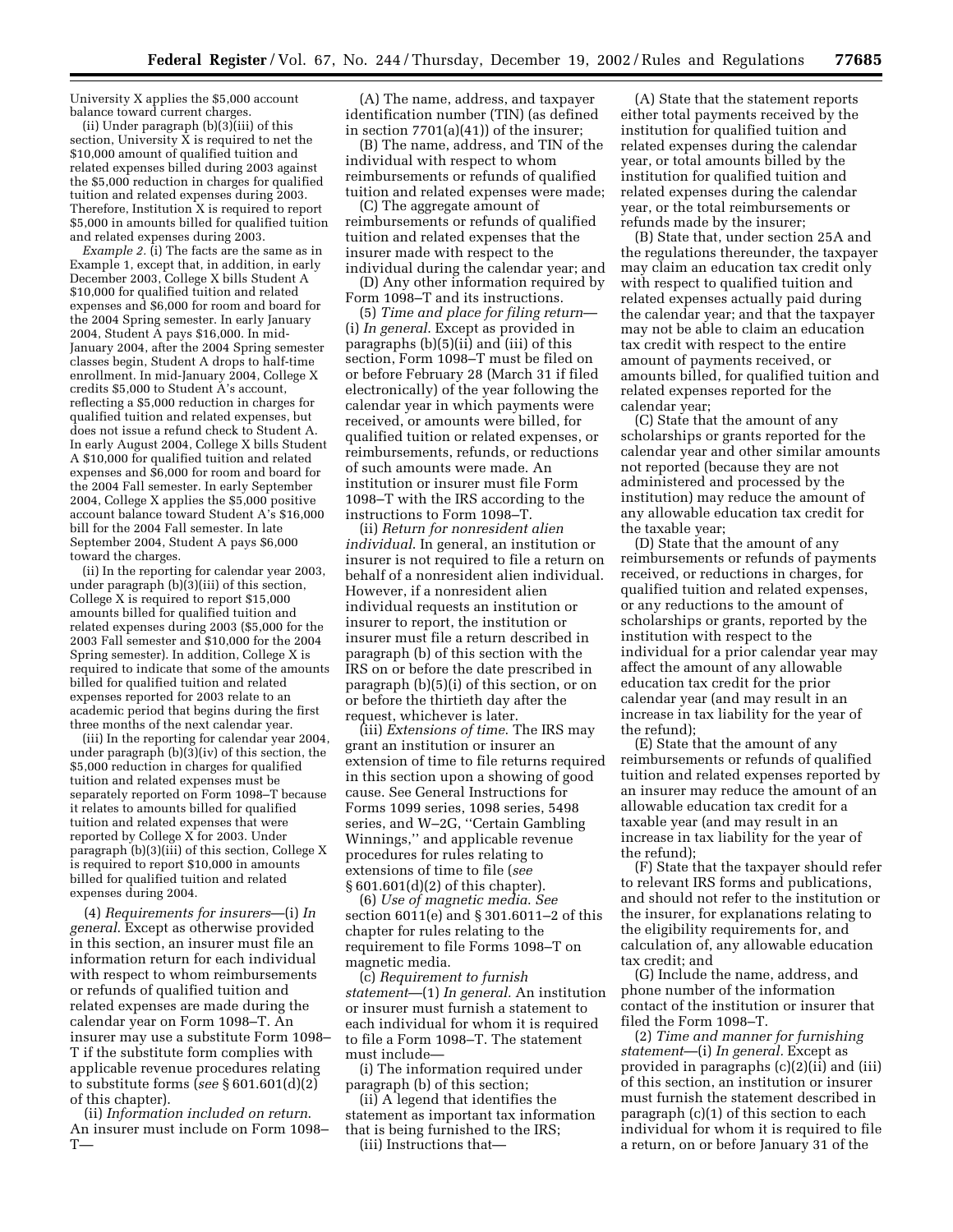year following the calendar year in which payments were received, or amounts were billed, for qualified tuition and related expenses, or reimbursements, refunds, or reductions of such amounts were made. If mailed, the statement must be sent to the individual's permanent address, or the individual's temporary address if the institution or insurer does not know the individual's permanent address. If furnished electronically, the statement must be furnished in accordance with the applicable regulations.

(ii) *Statement to nonresident alien individual.* If an information return is filed for a nonresident alien individual, the institution or insurer must furnish a statement described in paragraph (c)(1) of this section to the individual in the manner prescribed in paragraph (c)(2)(i) of this section. The statement must be furnished on or before the later of the date prescribed in paragraph (c)(2)(i) of this section or the thirtieth day after the nonresident alien's request to report.

(iii) *Extensions of time.* The IRS may grant an institution or insurer an extension of time to furnish the statements required in this section upon a showing of good cause. *See* General Instructions for Forms 1099 series, 1098 series, 5498 series, and W–2G, ''Certain Gambling Winnings,'' and applicable revenue procedures for rules relating to extensions of time to furnish statements (*see* § 601.601(d)(2) of this chapter).

(3) Copy of Form 1098–T. An institution or insurer may satisfy the requirement of this paragraph (c) by furnishing either a copy of Form 1098– T and its instructions or another document that contains all of the information filed with the IRS and the information required by paragraph (c)(1) of this section if the document complies with applicable revenue procedures relating to substitute statements (*see* § 601.601(d)(2) of this chapter).

(d) *Special rules*—(1) *Enrollment determined.* An institution may determine its enrollment for each academic period under its own rules and policies for determining enrollment or as of any of the following dates—

(i) 30 days after the first day of the academic period;

(ii) A date during the academic period on which enrollment data must be collected for purposes of the Integrated Post Secondary Education Data System administered by the Department of Education; or

(iii) A date during the academic period on which the institution must report enrollment data to the State, the institution's governing body, or some other external governing body.

(2) *Payments of qualified tuition and related expenses received or collected by one or more persons*—(i) *In general.* Except as otherwise provided in paragraph (d)(2)(ii) of this section, if a person collects or receives payments of qualified tuition and related expenses on behalf of another person (*e.g.*, an institution), the person collecting or receiving payments must satisfy the requirements of paragraphs (b) and (c) of this section. In this case, those requirements do not apply to the transfer of the payments to the institution.

(ii) *Exception.* If the person collecting or receiving payments of qualified tuition and related expenses on behalf of another person (*e.g.*, an institution) does not possess the information needed to comply with the requirements of paragraphs (b) and (c) of this section, the other person must satisfy those requirements.

(3) *Governmental units.* An institution or insurer that is a governmental unit, or an agency or instrumentality of a governmental unit, is subject to the requirements of paragraphs (b) and (c) of this section and an appropriately designated officer or employee of the governmental entity must satisfy those requirements.

(e) *Penalty provisions*—(1) *Failure to file correct returns.* The section 6721 penalty may apply to an institution or insurer that fails to file information returns required by section 6050S and this section on or before the required filing date; that fails to include all of the required information on the return; or that includes incorrect information on the return. *See* section 6721, and the regulations thereunder, for rules relating to penalties for failure to file correct returns. *See* section 6724, and the regulations thereunder, for rules relating to waivers of penalties for certain failures due to reasonable cause.

(2) *Failure to furnish correct information statements.* The section 6722 penalty may apply to an institution or insurer that fails to furnish statements required by section 6050S and this section on or before the prescribed date; that fails to include all the required information on the statement; or that includes incorrect information on the statement. *See* section 6722, and the regulations thereunder, for rules relating to penalties for failure to furnish correct statements. See section 6724, and the regulations thereunder, for rules relating to waivers of penalties for certain failures due to reasonable cause.

(3) *Waiver of penalties for failures to include a correct TIN*—(i) *In general.* In the case of a failure to include a correct

TIN on Form 1098-T or a related information statement, penalties may be waived if the failure is due to reasonable cause. Reasonable cause may be established if the failure arose from events beyond the institution's or insurer's control, such as a failure of the individual to furnish a correct TIN. However, the institution or insurer must establish that it acted in a responsible manner both before and after the failure.

(ii) *Acting in a responsible manner.* An institution or insurer must request the TIN of each individual for whom it is required to file a return if it does not already have a record of the individual's correct TIN. If the institution or insurer does not have a record of the individual's correct TIN, then it must solicit the TIN in the manner described in paragraph (e)(3)(iii) of this section on or before December 31 of each year during which it receives payments, or bills amounts, for qualified tuition and related expenses or makes reimbursements, refunds, or reductions of such amounts with respect to the individual. If an individual refuses to provide his or her TIN upon request, the institution or insurer must file the return and furnish the statement required by this section without the individual's TIN, but with all other required information. The specific solicitation requirements of paragraph (e)(3)(iii) of this section apply in lieu of the solicitation requirements of § 301.6724–1(e) and (f) of this chapter for the purpose of determining whether an institution or insurer acted in a responsible manner in attempting to obtain a correct TIN. An institution or insurer that complies with the requirements of this paragraph (e)(3) will be considered to have acted in a responsible manner within the meaning of § 301.6724–1(d) of this chapter with respect to any failure to include the correct TIN of an individual on a return or statement required by section 6050S and this section.

(iii) *Manner of soliciting TIN.* An institution or insurer must request the individual's TIN in writing and must clearly notify the individual that the law requires the individual to furnish a TIN so that it may be included on an information return filed by the institution or insurer. A request for a TIN made on Form W–9S, ''Request for Student's or Borrower's Taxpayer Identification Number and Certification,'' satisfies the requirements of this paragraph (e)(3)(iii). An institution or insurer may establish a system for individuals to submit Forms W–9S electronically as described in applicable forms and instructions. An institution or insurer may also develop